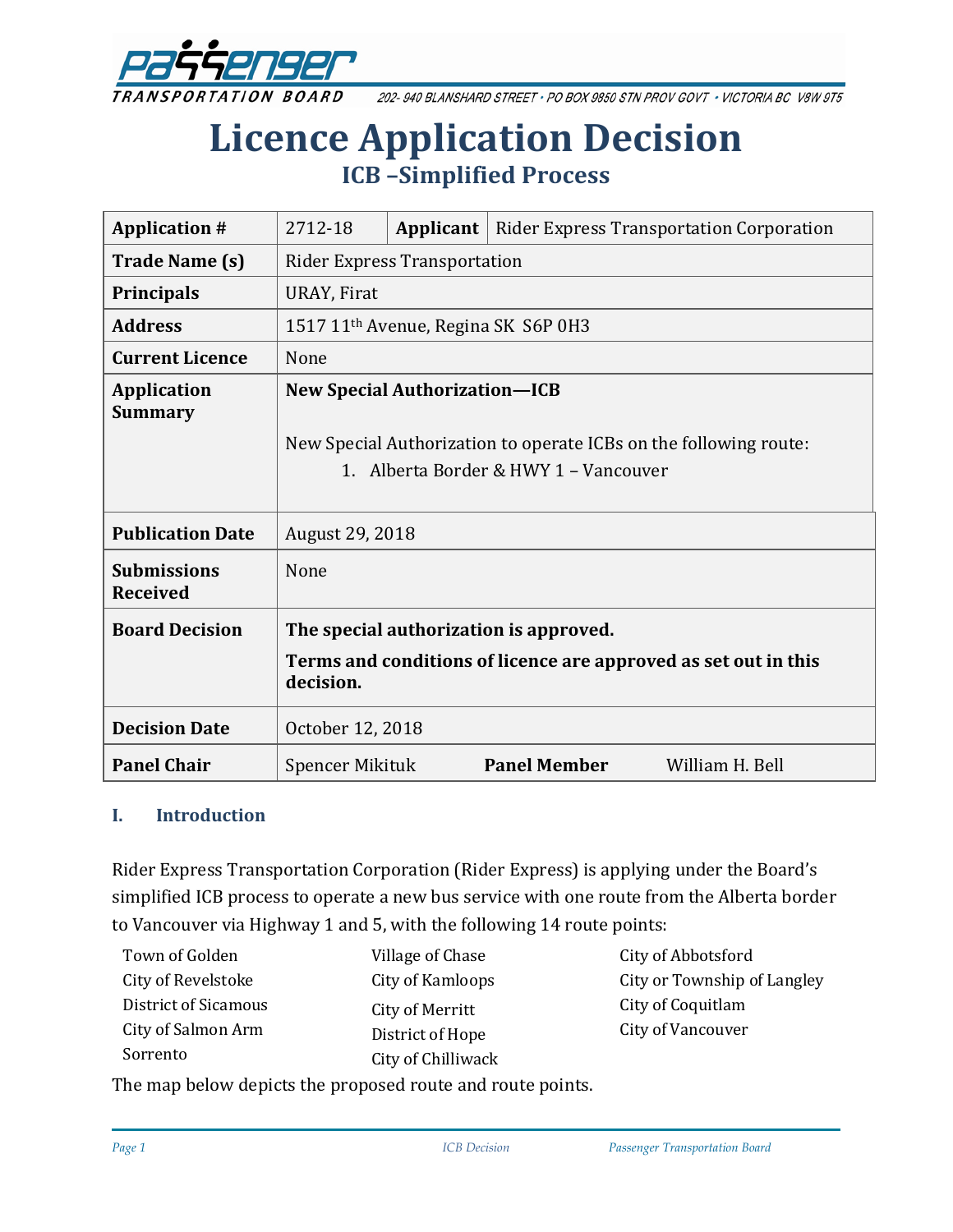

The service would operate as a reservation-based service, seven days a week, with two departure times a day. The applicant states that it intends to purchase four 55-passenger wheelchair accessible buses to service this route.

Rider Express states that it will start with eight buses, of which four buses will work between Calgary and Vancouver, and four buses will work between Calgary and Winnipeg.

# **II. Jurisdiction and Proceedings**

This application is made under the *Passenger Transportation Act* (the "PT Act"). The PT Act regulates the licensing and operation of commercial passenger transportation vehicles in B.C.

Under the PT Act, the Passenger Transportation Board (the "Board") makes decisions on applications respecting inter-city buses. The Board has the authority to consider and approve applications for new licences as well as applications from existing licensees to change routes and decrease service levels.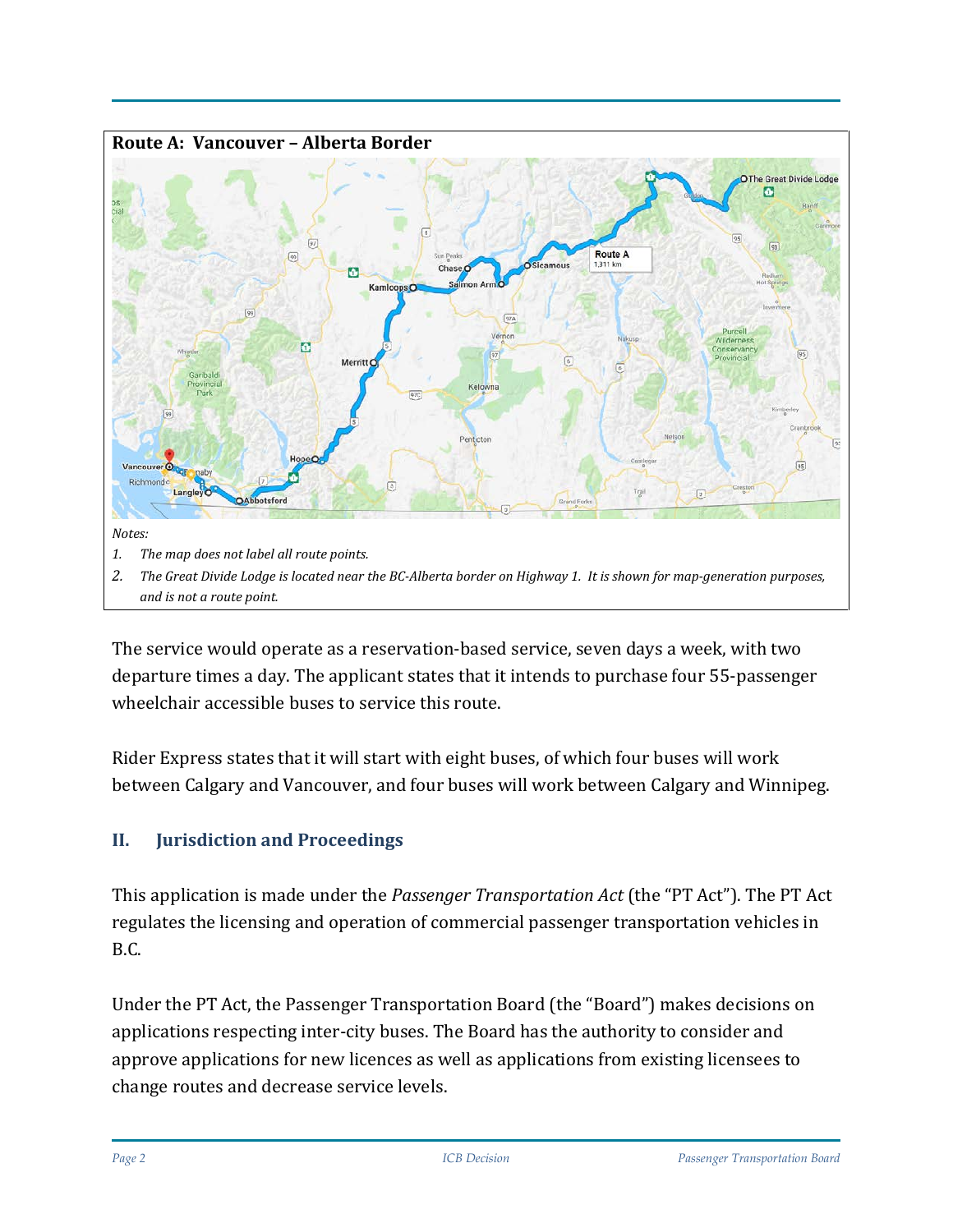In July 2018, Greyhound Transportation Canada ULC issued a news release stating that as of October 31, 2018, it will stop providing bus service in British Columbia. Greyhound's departure from B.C. will leave many areas of the province without inter-city bus service and access to essential services, such as work and education, and safe transportation.

To encourage other operators to fill the gap left by Greyhound's exit, the Board is "fasttracking" applications and using a simplified application process. This package is available for operators applying to operate inter-city buses (ICBs) on corridors in B.C. that:

- 1. have no commercial ICB service, or
- 2. will not have a commercial ICB service when Greyhound Canada [withdraws its](https://www.newswire.ca/news-releases/greyhound-canada-to-downsize-its-canadian-business-based-on-a-41-decline-in-ridership-since-2010-687687091.html)  [bus service](https://www.newswire.ca/news-releases/greyhound-canada-to-downsize-its-canadian-business-based-on-a-41-decline-in-ridership-since-2010-687687091.html) from B.C. on October 31, 2018.

The PT Act requires the Board to consider public need, applicant fitness and sound economic conditions in the passenger transportation industry before deciding whether to approve an application, in whole or in part, or to refuse an application. For applications proceeding through the simplified ICB process, much of the Board's focus is on applicant fitness.

The PT Act also allows the Board to, among other things:

- accept evidence and information that it considers relevant, necessary, and appropriate, whether or not the information would be admissible in a court of law [Section 15]
- conduct written, electronic or oral hearings, or any combination of them, as the Board, in its sole discretion, considers appropriate [Section 17]
- require further information from an applicant  $[Section 27(1)(b)]$
- conduct an investigation into any matter related to an application [(Section  $27(3)(b)$ ]

Section 26(2) of the PT Act requires the Board to publish the fact and nature of applications and section 27(3) requires the Board to consider applications and any written submissions it receives as result of publication. Section 27(5) says that people who make submissions are not entitled to disclosure of further information, unless the Board orders otherwise.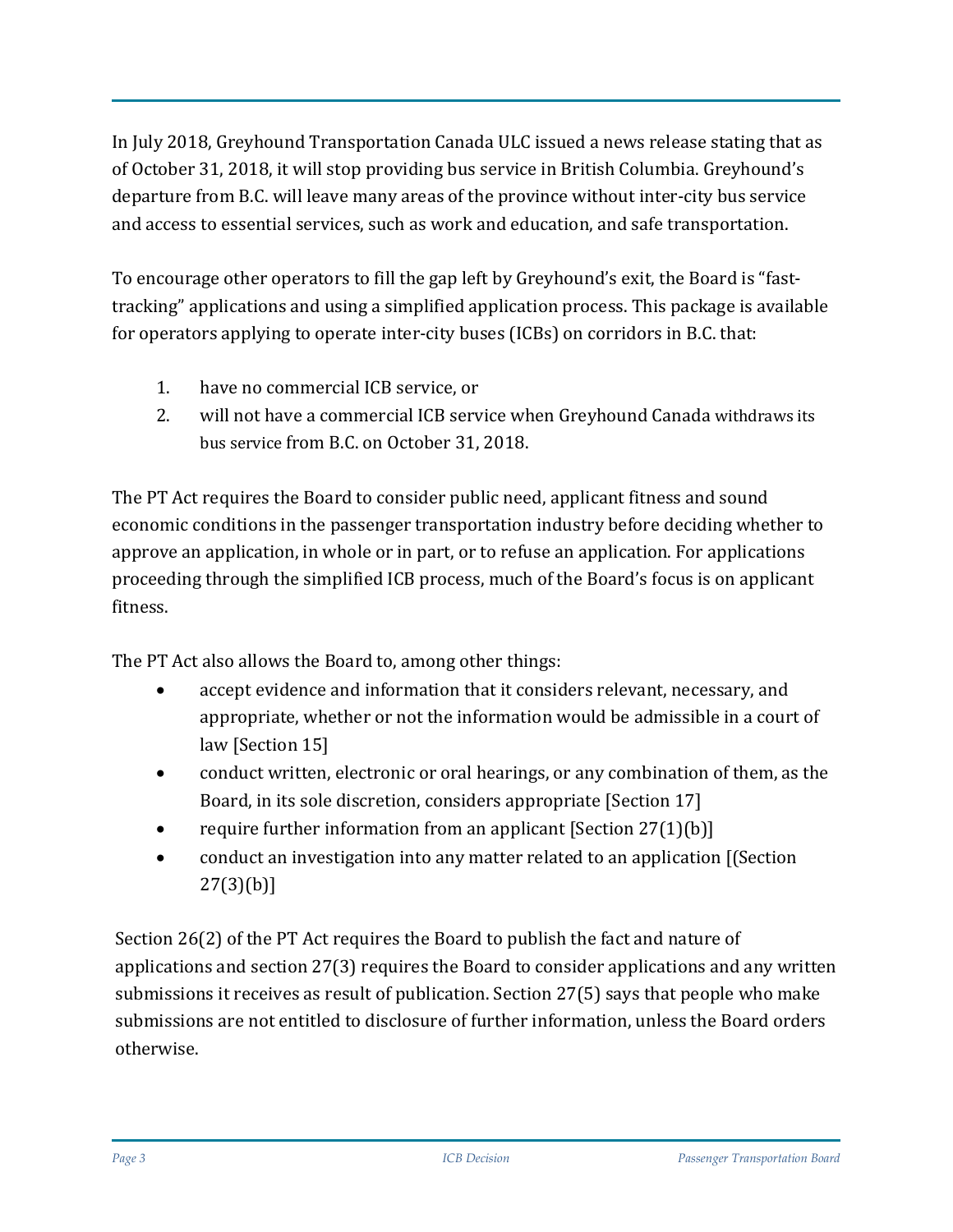## *Procedural Matters*

We are conducting this application by way of a written hearing.

On September 25, 2018 and September 26, 2018, the Board sent Rider Express two letters requesting further information. The results of these inquiries will be outlined below in our decision.

# **III. Background**

Rider Express is located in Regina, Saskatchewan and has been owned and operated by Firat Uray from October 19, 2017 to present. Rider Express has been operating in Saskatchewan under operating certificate 7979.

The applicant submitted the requisite forms and material.

## **IV. Applicant's Rationale, Submissions and Responses**

#### (a) Applicant's Rationale

Rider Express is planning on providing passenger service between BC, Alberta, Manitoba and Ontario. This service is in high demand with Greyhound closing.

#### (b) Submissions & Applicant's Response

The Board did not receive any submissions on this application.

#### **V. Board Mandate**

Section 28(1) of the *Passenger Transportation Act* says that the Board may approve the application, if the Board considers that:

- (a) there is a public need for the service the applicant proposed to provide under any special authorization,
- (b) the applicant is a fit and proper person to provide that service and is capable of providing that service, and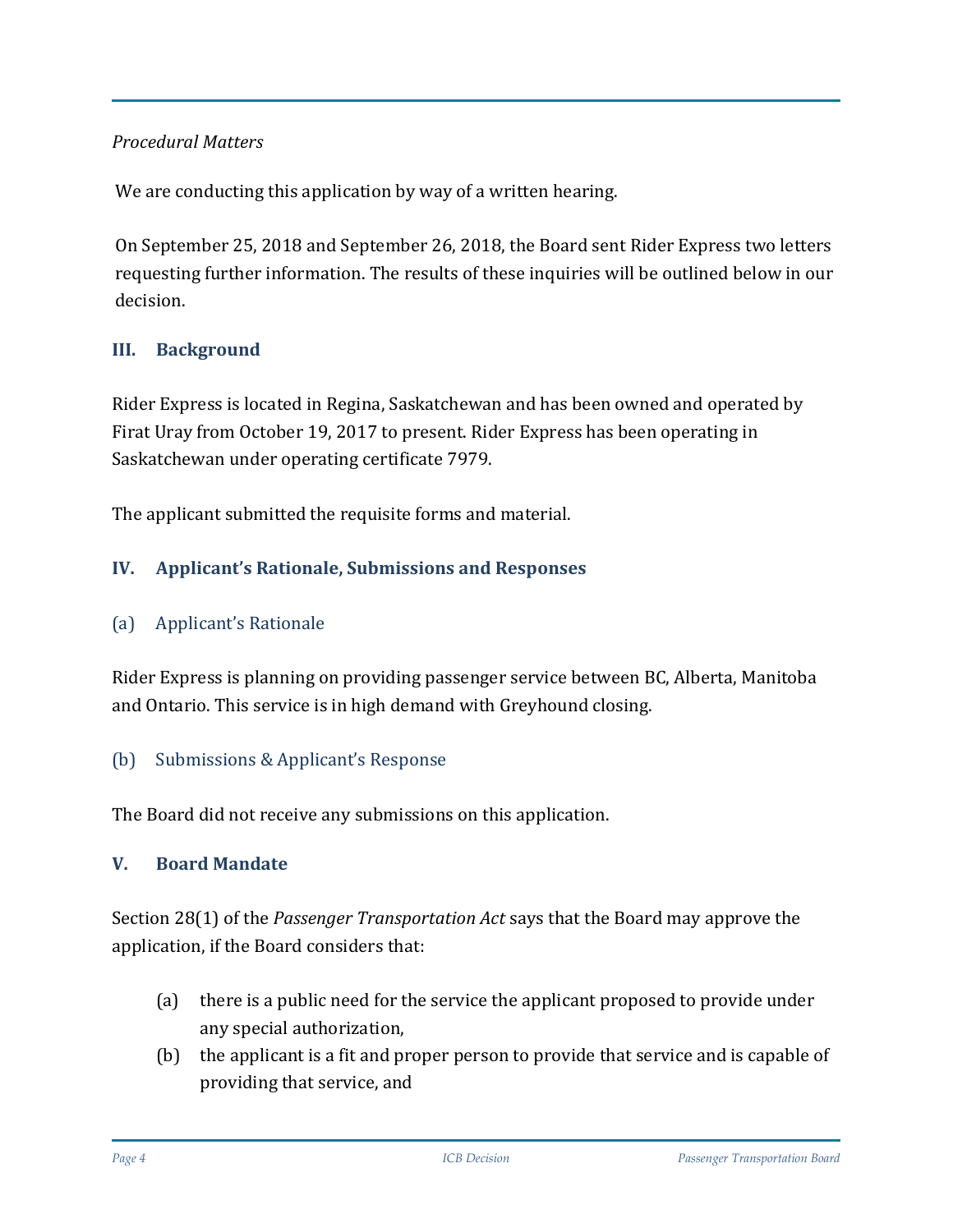(c) the application, if granted, would promote sound economic conditions in the passenger transportation business in British Columbia.

## **VI. Reasons for the Board's Decision**

Rider Express was incorporated in Saskatchewan on October 19, 2017 and registered as an Extra-provincial Company in British Columbia on August 8, 2018. The principal, Firat Uray, has 25 years of work experience managing his family-owned bus company in Turkey. The fleet of this company was comprised of six 55-passenger buses and six 46-passenger owner/operator contract buses. Rider Express currently operates four 14-passenger buses.

The disclosure forms of Unlawful Activity and Bankruptcy indicates no negative concerns about the principal. There has not been any information brought to our attention to prove the applicant is not fit and proper.

Rider Express' National Safety Code rating is satisfactory unaudited. Rider Express' driver qualifications are: Class 1A or Class 2 licence, two or more years of experience, a clean driver abstract, first aid and CPR trained, and a clean criminal record.

The applicant signed the Board's Declarations declaring, among other things, that it will operate its vehicles in accordance with the Passenger Transportation Act and the Liquor Control and Licensing Act.

The financial information included a three-year financial projection and startup costs and a report of the company's assets and liabilities. Financing has been approved for acquisition of the buses.

It would appear that Rider Express has the experience, operational knowledge, and has the financing in place to acquire the required capacity to service its proposed new route safely and effectively.

We find the applicant to be a fit and proper person who has the necessary skills and infrastructure in place that would indicate that they are capable of managing and providing the additional service.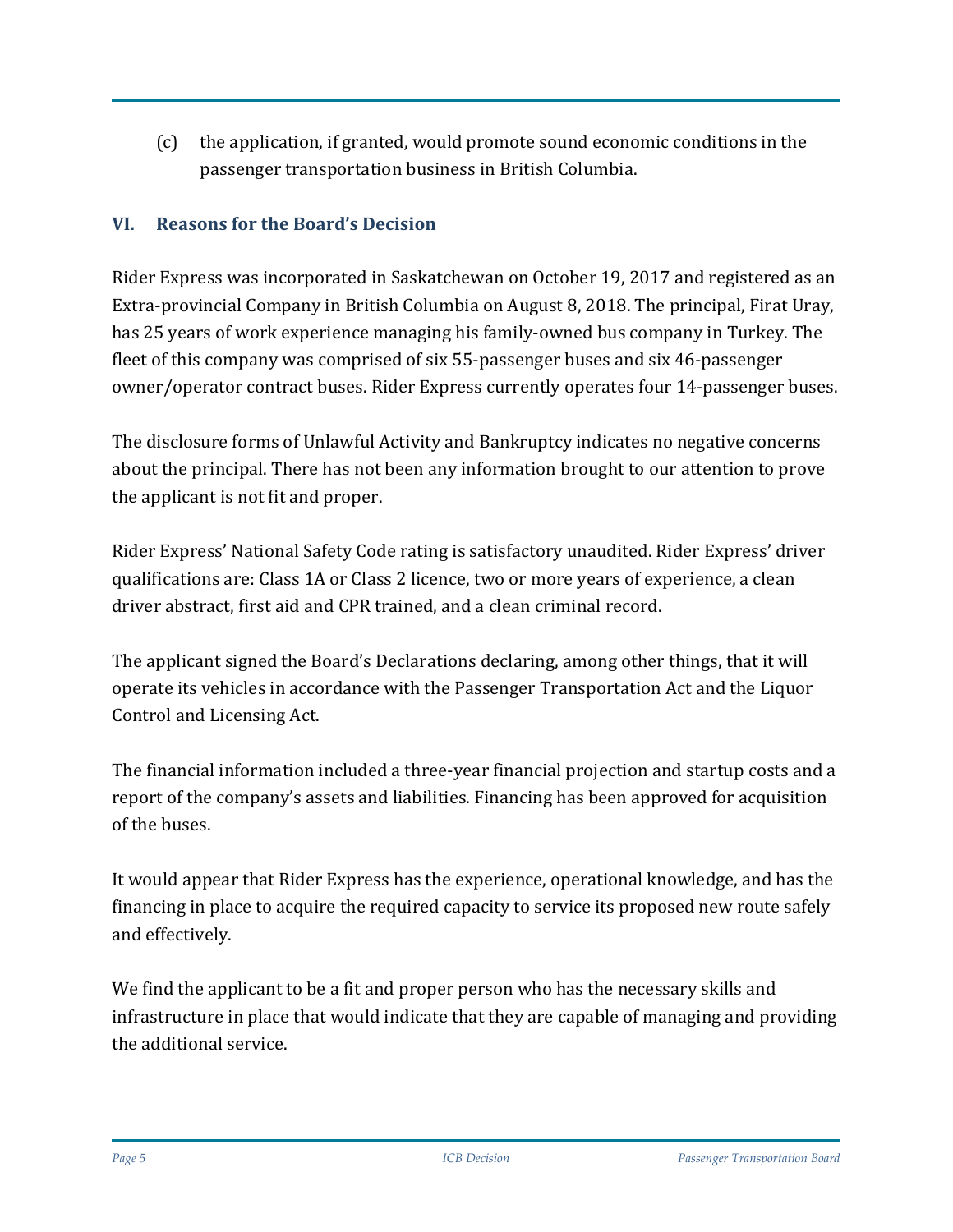The applicant is to operate from the Alberta border to Vancouver across B.C. The proposed service will be of benefit to the travelling public as Rider Express will be offering multiple stops linking various communities along the Highway 1 and 5 corridor with wheelchair accessible buses. The service with 14 route points replaces 14 of Greyhound's 23 route points currently on its Route A (Alberta Border and Highway 1 - Vancouver), and replaces route points on some other Greyhound routes including its current Route N (the segment between Vancouver and Kamloops) and Route P (the segment between Vancouver and Merritt).

Rider Express also states that it is planning on providing passenger service between British Columbia and Ontario which will allow for even more travelling options. As of October 31, 2018, this route will be without inter-city bus service. Therefore, we find that there is a public need for the service the applicant proposes and approving the application would promote sound economic conditions in the transportation industry in BC.

The terms and conditions of licence specify required stops and minimum frequencies. The applicant may, however, at some point want to expand its service to other communities along its routes or highway corridors. We have, therefore, included a term and condition of licence to provide this flexibility.

#### **VII. Conclusion**

For the reasons above, the Special Authorization is approved with terms and conditions as set out in this decision, of which the Appendices are an integral part.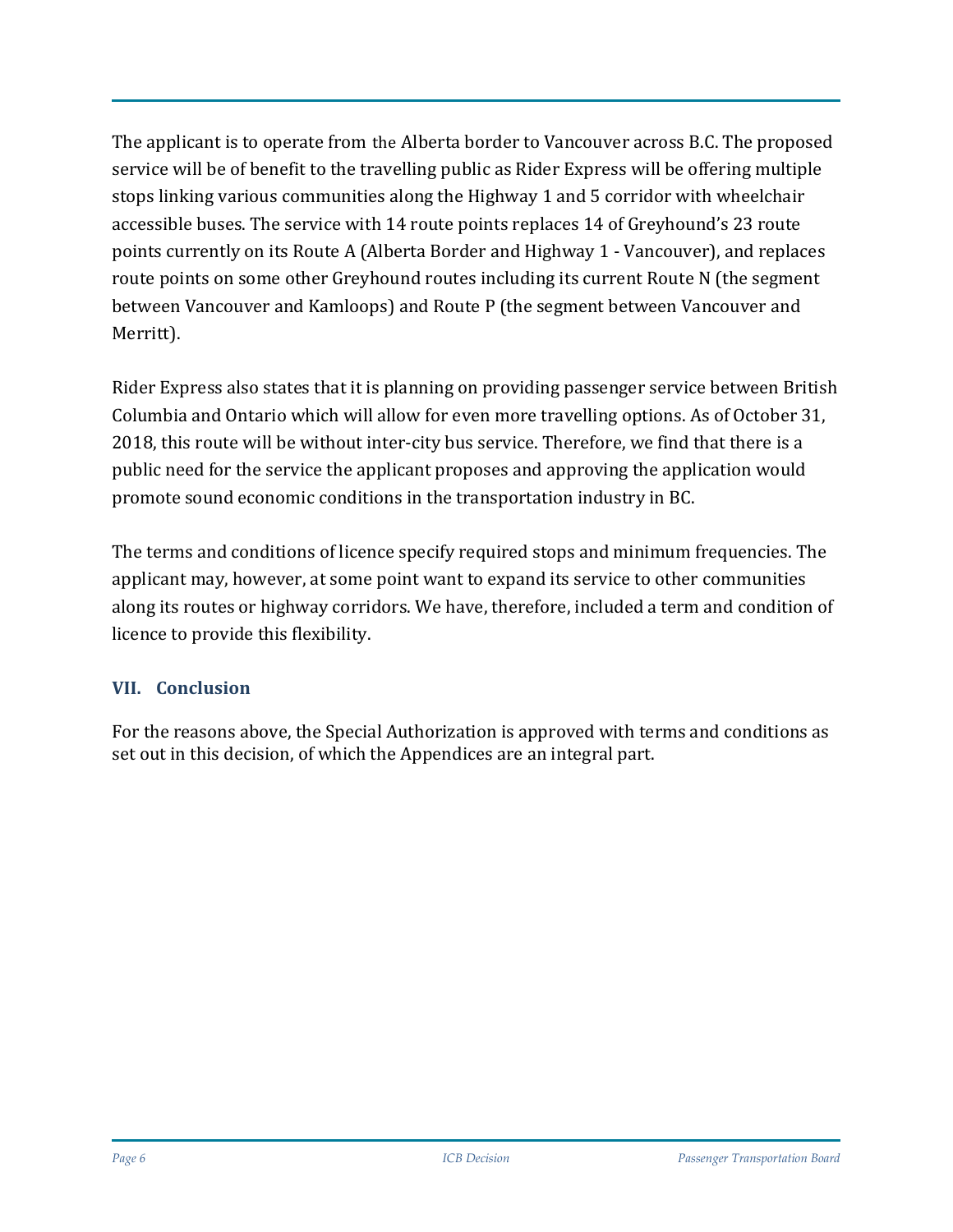Rider Express Transportation Corporation dba Rider Express Transportation

# **Appendix I: Public Notice Requirements**

A Passenger Transportation Licence must be issued by the Registrar of Passenger Transportation under section 29 or renewed under section 34 of the Passenger Transportation Act before the special authorization approved in this decision may be exercised.

# **A. Direction to the Applicant Regarding Notice and Implementation**

Unless otherwise ordered by the Passenger Transportation Board, Rider Express Transportation Corporation must post time schedules on line and make available to the public on line its reservation system no later than **October 31, 2018** to enable advance bookings.

# **B. Direction to the Registrar of Passenger Transportation Regarding Issuance**

The Registrar of Passenger Transportation (Registrar) may only issue a licence to Rider Express Transportation Corporation that reflects the amendments approved in this decision and set out in Appendix 2 after the Registrar is satisfied that Rider Express Transportation Corporation has posted time schedules on line and made available to the public on line its reservation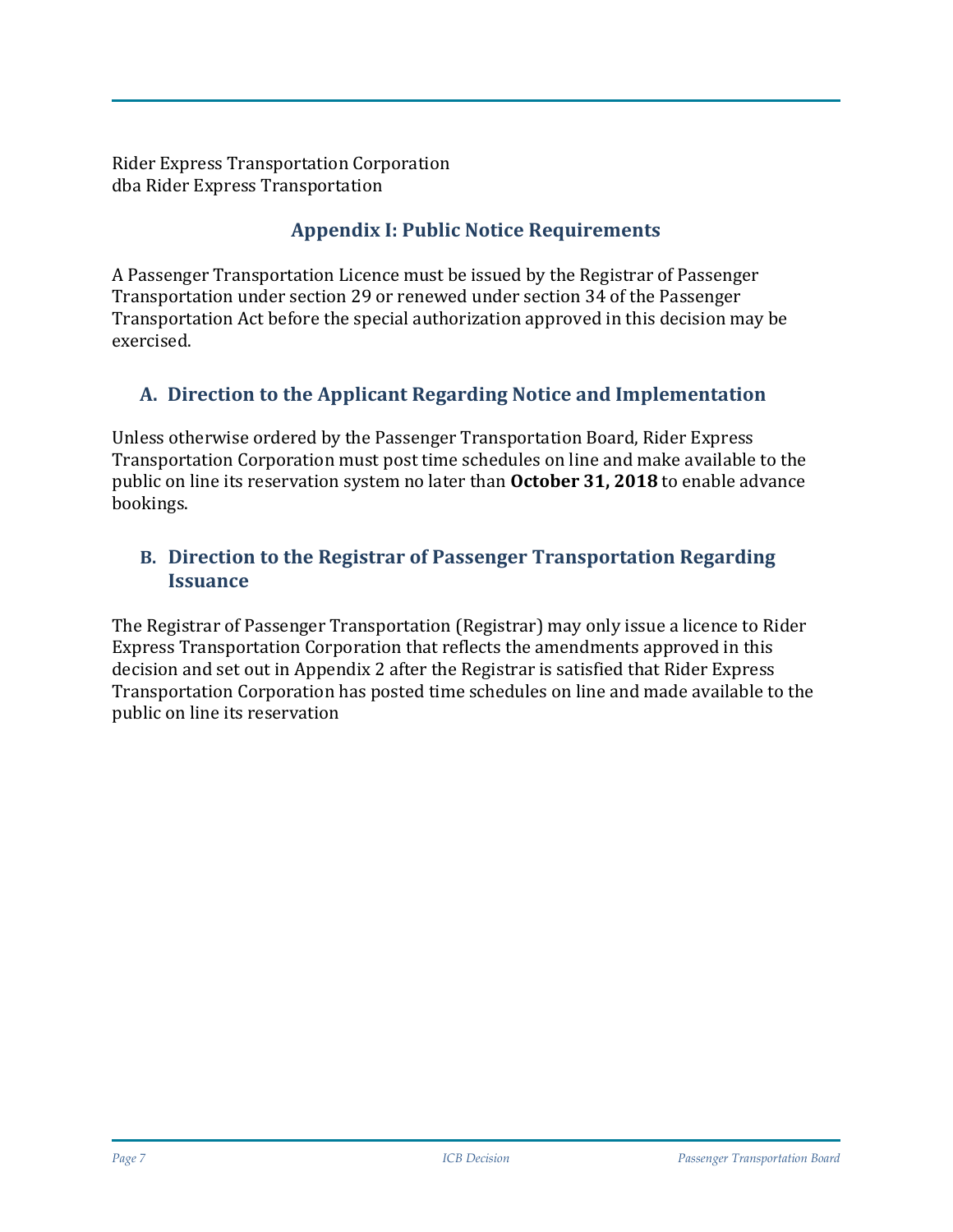Rider Express Transportation Corporation dba Rider Express Transportation

 $\Gamma$ 

# **Appendix II: Terms and Conditions of Licence**

| <b>Licence Required</b><br>to Operate<br><b>Vehicles</b> | The Registrar of Passenger Transportation must issue the applicant a<br>licence before the applicant can operate any vehicles approved in this<br>decision.                                                                                                                                                                                                                                                                                                                                                                                                                                                                            |  |  |
|----------------------------------------------------------|----------------------------------------------------------------------------------------------------------------------------------------------------------------------------------------------------------------------------------------------------------------------------------------------------------------------------------------------------------------------------------------------------------------------------------------------------------------------------------------------------------------------------------------------------------------------------------------------------------------------------------------|--|--|
| <b>Approval of</b><br>application may<br>expire          | 1. The applicant must activate at least 2 vehicles by <b>November 15</b> ,<br>2018.<br>2. If the applicant does not meet the requirements set out in 1 above,<br>this Special Authorization expires.<br>The Passenger Transportation Board may vary the requirements set<br>3.<br>out in 1 above, if circumstances warrant it.<br>If an applicant needs more time to activate its vehicles, then the<br>4.<br>applicant must make a request to the Board before October 31,<br>2018.<br>(Note: "activate" means that the applicant has submitted the documents<br>required to obtain a Special Authorization Vehicle Identifier to the |  |  |
|                                                          | Registrar of Passenger Transportation.)                                                                                                                                                                                                                                                                                                                                                                                                                                                                                                                                                                                                |  |  |
| <b>Notice to</b><br><b>Registrar</b>                     | The Registrar must not, without direction from the Board, issue the<br>applicant a licence or any Special Authorization Vehicle Identifiers if<br>the applicant has not activated at least 2 vehicles by November 15,<br>2018.<br>(Note: activated means that the applicant has submitted to the                                                                                                                                                                                                                                                                                                                                       |  |  |
|                                                          | Registrar of Passenger Transportation the documents required to<br>obtain a Special Authorization Vehicle Identifier.)                                                                                                                                                                                                                                                                                                                                                                                                                                                                                                                 |  |  |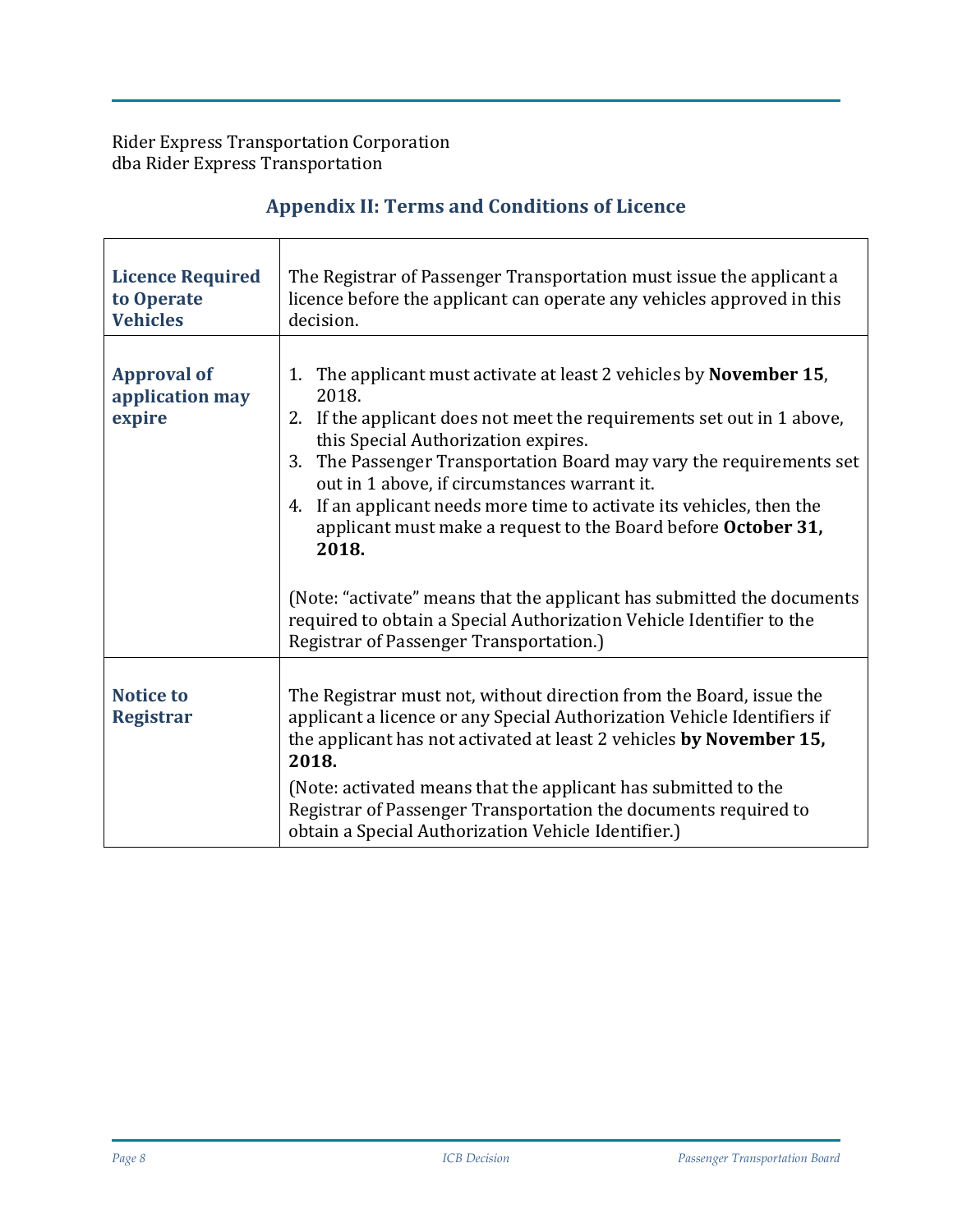| <b>Special</b>              |                                                                                                                                                                                                                                                 |                                                                                                                                                                                                                                                                                                 |  |  |
|-----------------------------|-------------------------------------------------------------------------------------------------------------------------------------------------------------------------------------------------------------------------------------------------|-------------------------------------------------------------------------------------------------------------------------------------------------------------------------------------------------------------------------------------------------------------------------------------------------|--|--|
| <b>Authorization</b>        | <b>Inter-City Bus (ICB)</b><br><b>Terms &amp; Conditions</b>                                                                                                                                                                                    |                                                                                                                                                                                                                                                                                                 |  |  |
|                             |                                                                                                                                                                                                                                                 |                                                                                                                                                                                                                                                                                                 |  |  |
| <b>Vehicles</b>             | All buses must be accessible to persons with mobility aids.                                                                                                                                                                                     |                                                                                                                                                                                                                                                                                                 |  |  |
| <b>Services</b>             |                                                                                                                                                                                                                                                 |                                                                                                                                                                                                                                                                                                 |  |  |
| Service                     | Transportation of passengers must be provided:                                                                                                                                                                                                  |                                                                                                                                                                                                                                                                                                 |  |  |
|                             | a) on a scheduled basis, and                                                                                                                                                                                                                    | b) in accordance with minimum frequencies and other terms and                                                                                                                                                                                                                                   |  |  |
|                             |                                                                                                                                                                                                                                                 | conditions of licence that apply to the routes and route points.                                                                                                                                                                                                                                |  |  |
| Schedule                    | The licence holder must publish, in a manner accessible to the general<br>public, a schedule for each route with the time and location of each<br>stop, and must carry in each vehicle a copy of the schedule that the<br>vehicle is following. |                                                                                                                                                                                                                                                                                                 |  |  |
| <b>Service Exception</b>    | Routes may be operated on a "pre-booked" or "reservation required"<br>basis provided that:                                                                                                                                                      |                                                                                                                                                                                                                                                                                                 |  |  |
|                             | and                                                                                                                                                                                                                                             | a) applicable routes are identified as a "pre-booked" or "reservation<br>required" service in all current, published schedule information,                                                                                                                                                      |  |  |
|                             |                                                                                                                                                                                                                                                 | b) these routes are available at all times for pre-booking or<br>reservation on the licensee's website.                                                                                                                                                                                         |  |  |
|                             | required.                                                                                                                                                                                                                                       | When these conditions are met and when no reservations have been<br>received for pickup or dropoff at one or more points on the route by the<br>time service is scheduled to be provided, the licence holder has the<br>option of not providing service to those points that would otherwise be |  |  |
| <b>Route A</b>              |                                                                                                                                                                                                                                                 |                                                                                                                                                                                                                                                                                                 |  |  |
| <b>Terminating Point 1:</b> |                                                                                                                                                                                                                                                 | Alberta Border & HWY 1                                                                                                                                                                                                                                                                          |  |  |
| <b>Terminating Point 2:</b> |                                                                                                                                                                                                                                                 | City of Vancouver                                                                                                                                                                                                                                                                               |  |  |
| Corridor:                   |                                                                                                                                                                                                                                                 | Highways 1 & 5                                                                                                                                                                                                                                                                                  |  |  |
|                             |                                                                                                                                                                                                                                                 | <b>Daily Minimum</b>                                                                                                                                                                                                                                                                            |  |  |
| <b>Route Points</b>         |                                                                                                                                                                                                                                                 | (round trips)                                                                                                                                                                                                                                                                                   |  |  |
| Alberta Border & HWY 1      |                                                                                                                                                                                                                                                 | 1                                                                                                                                                                                                                                                                                               |  |  |
| Town of Golden              |                                                                                                                                                                                                                                                 | 1                                                                                                                                                                                                                                                                                               |  |  |
| City of Revelstoke          |                                                                                                                                                                                                                                                 | 1                                                                                                                                                                                                                                                                                               |  |  |
| <b>District of Sicamous</b> |                                                                                                                                                                                                                                                 | 1                                                                                                                                                                                                                                                                                               |  |  |
| City of Salmon Arm          |                                                                                                                                                                                                                                                 | 1                                                                                                                                                                                                                                                                                               |  |  |
| Sorrento                    |                                                                                                                                                                                                                                                 | 1                                                                                                                                                                                                                                                                                               |  |  |
| <b>Village of Chase</b>     |                                                                                                                                                                                                                                                 | 1                                                                                                                                                                                                                                                                                               |  |  |